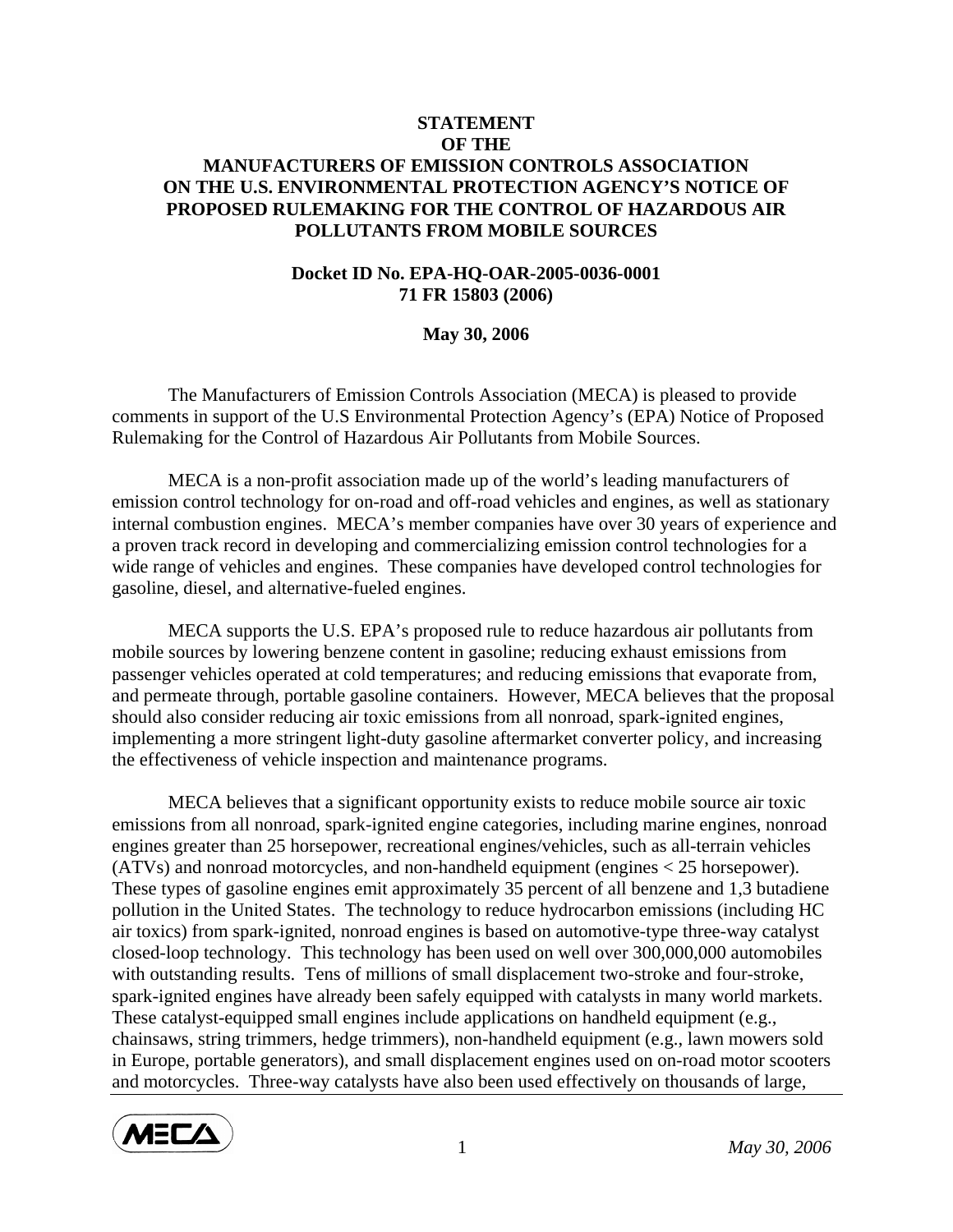natural gas-fueled, reciprocating engines (so-called rich burn or stoichiometric natural gas engines) used for power production and pumping applications. These same catalyst technologies can be adapted to spark-ignited engines used in all nonroad mobile sources.

EPA staff is currently working on developing the next set of exhaust and evaporative emission standards for spark-ignited engines used in non-handheld equipment. MECA urges the agency to complete this rulemaking process as soon as possible and, at a minimum, harmonize emission standards for this class of engines with standards already in place in California for Class I and Class II nonroad engines. California has also recently adopted more stringent exhaust standards for larger, non-road spark-ignited engines (> 25 horsepower) starting in 2010 that are significantly lower than the EPA's 2007 standards (0.6 g/bhp-hr HC+NOx ARB exhaust emission limit in 2010 versus the 2.0 g/bhp-hr 2007 EPA standard). EPA should harmonize with California's 2010 standards for this class of non-road engines. EPA should also move quickly to harmonize with ARB's 2008 exhaust emission standards for sterndrive and in-board marine engines that will employ the use of proven three-way catalyst technology on these engines. Offroad motorcycles, snowmobiles, and ATVs emission standards can achieve exhaust emission levels on the order of 50% lower than the current EPA exhaust emission standards through the use of three-way catalysts on these nonroad engines. Further lowering of hydrocarbon exhaust emission standards for all of these nonroad, spark-ignited engines based on the use of proven three-way catalyst technology can provide additional significant reductions to toxic hydrocarbon emissions across the U.S.

In addition, MECA believes that the EPA proposal should also consider a light-duty gasoline aftermarket converter policy that sets higher performance and durability standards, i.e., a policy similar to ARB's interim policy requirements for aftermarket converters used on OBDequipped vehicles. ARB intends to complete a rulemaking process in 2006 that will sunset the sale of older aftermarket converter products that have modest performance standards and a limited 25,000 mile warranty, and require that higher performance and more durable OBDcompliant aftermarket converter products be used on both non-OBD and OBD-equipped vehicles. These ARB-approved OBD-compliant aftermarket converters are warranted for 50,000 miles based on the use of a more aggressive, high temperature accelerated engine-aging protocol compared to the vehicle durability demonstration currently required by EPA for approved aftermarket converter products. With more than three million aftermarket converters sold per year across the U.S. (based on surveys completed by MECA with aftermarket converter manufacturers), significant additional reductions of hydrocarbon emissions, including toxic hydrocarbon emissions, and NOx emissions could be achieved with a national aftermarket converter policy that made use of the same higher performance OBD-compliant aftermarket converters available in California.

MECA also believes that increasing the effectiveness of existing vehicle inspection and maintenance (I/M) programs will help reduce mobile source air toxics. I/M programs help improve air quality in ozone non-attainment areas by identifying high-emitting vehicles in need of repair and fixing them. These high-emitting vehicles release unburned hydrocarbons (including HC air toxics), as well as carbon monoxide (CO) and nitrogen oxides (NOx). By